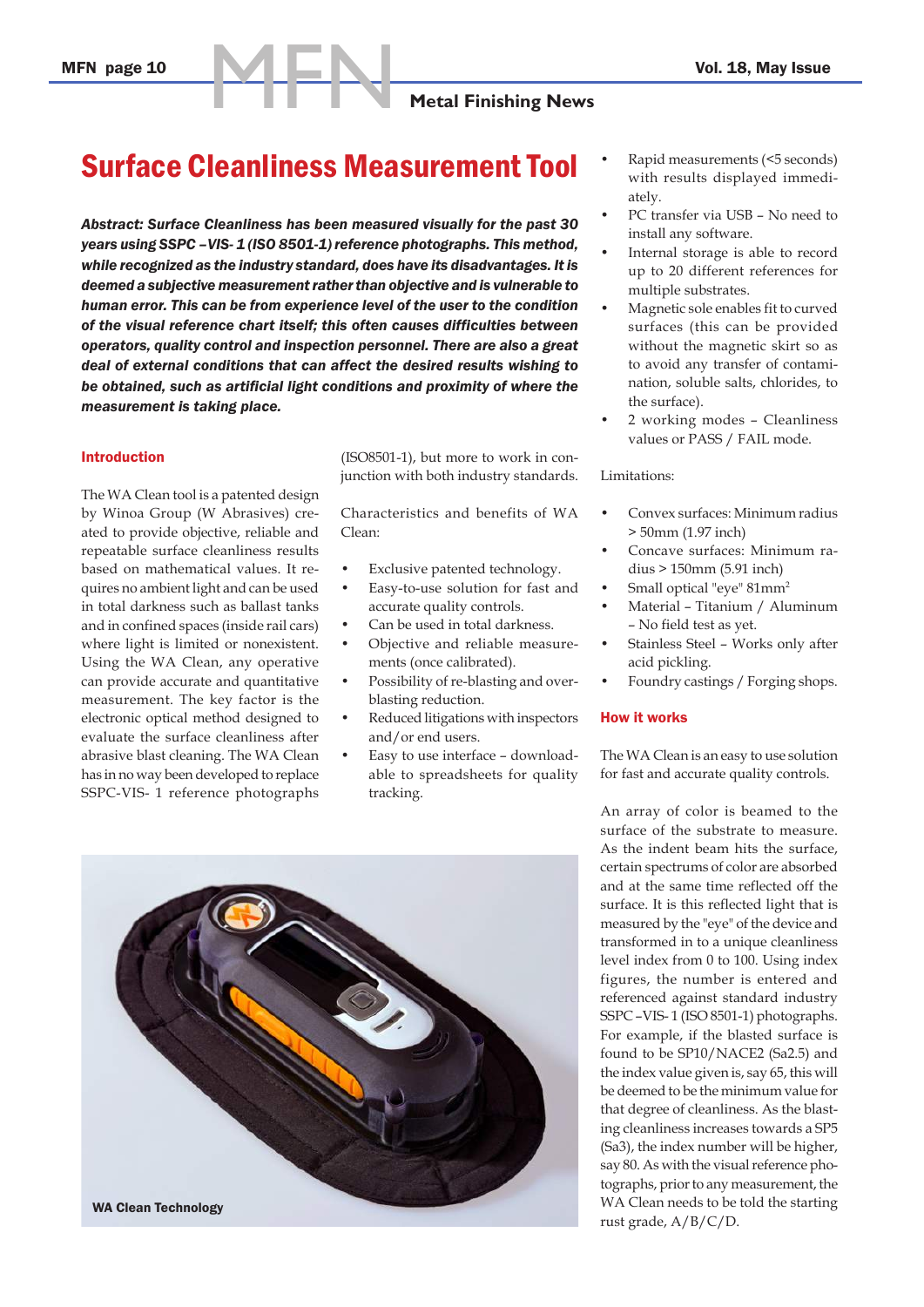# **MARK Metal Finishing News**





Cleanliness control interface

Working principle

Again, using the industry standard reference photographs, the device can be entered with a unique index number. Taking a selected number of measurements, the average surface rust coloration will have an index of say, 10. Any value below this figure, the device will say that the surface is NB (Non- blasted) so on and so on. For a more accurate measurement the WA Clean indexes can be set to all the levels of current cleanliness grades, SP7 / SP6 / SP10 / SP5 (Sa1 / Sa2 / Sa2.5 / Sa3) also if so wished, NACE 1/2/3/4 can be used. The device can also be used in PASS / FAIL mode for industries that do not use reference photographs (foundries for example). Again for example, as explained above, if the minimum specification calls for a surface to be no lower than an acceptable reference, the WA Clean can be calibrated to that required index. Should the reading be lower than the given value, the device will say the part is in FAIL. The discretion of the user or quality department can then determine if the substrate is subject to additional blasting.

#### Case Studies

The WA Clean was developed through committed time and involvement of pilot customers, mainly pipe-coating facilities. It is used today not just in pipe coating but rail and steel plate manufacturers.

A large manufacturer and coater of steel pipe for the gas industry using FBE (Fusion Bonded Epoxy) in Russia demonstrated that the WA Clean can be used and has written this in to their Quality Control procedures.

The WA Clean has not currently been field tested in the Peening Industry. The focus in 2017 will be to conduct tests in the Technical Facility in Houston, Texas, USA in collaboration with R&D facility in Europe. The method intended to be used is in fact opposite to the method currently used for determining cleanliness of blasted substrates. The use of Coverage strips will be the test piece and given the percentage of dark area obtained in 1T, the device should be able to be set to a factor index that correlates with the standard currently used in determining coverage. Theoretically, from this, the customer should be able to define whether a part is under- or over-peened depen-



Pass / Fail interface

dent on the required specifications. As previously stated, the WA Clean can

WA CLEAN satisfaction survey: Credibility of the device: 9/10 (high confidence)

*"Very happy with the tool, find it very useful, especially at nighttime or when not enough light"*

Satisfaction level: 9/10 (highly satisfied)

*"All people very happy with it, even head of workshop wanted to help with certification"*

Testimony: *"we managed to solve disagreement with inspectors thanks to WA CLEAN"*